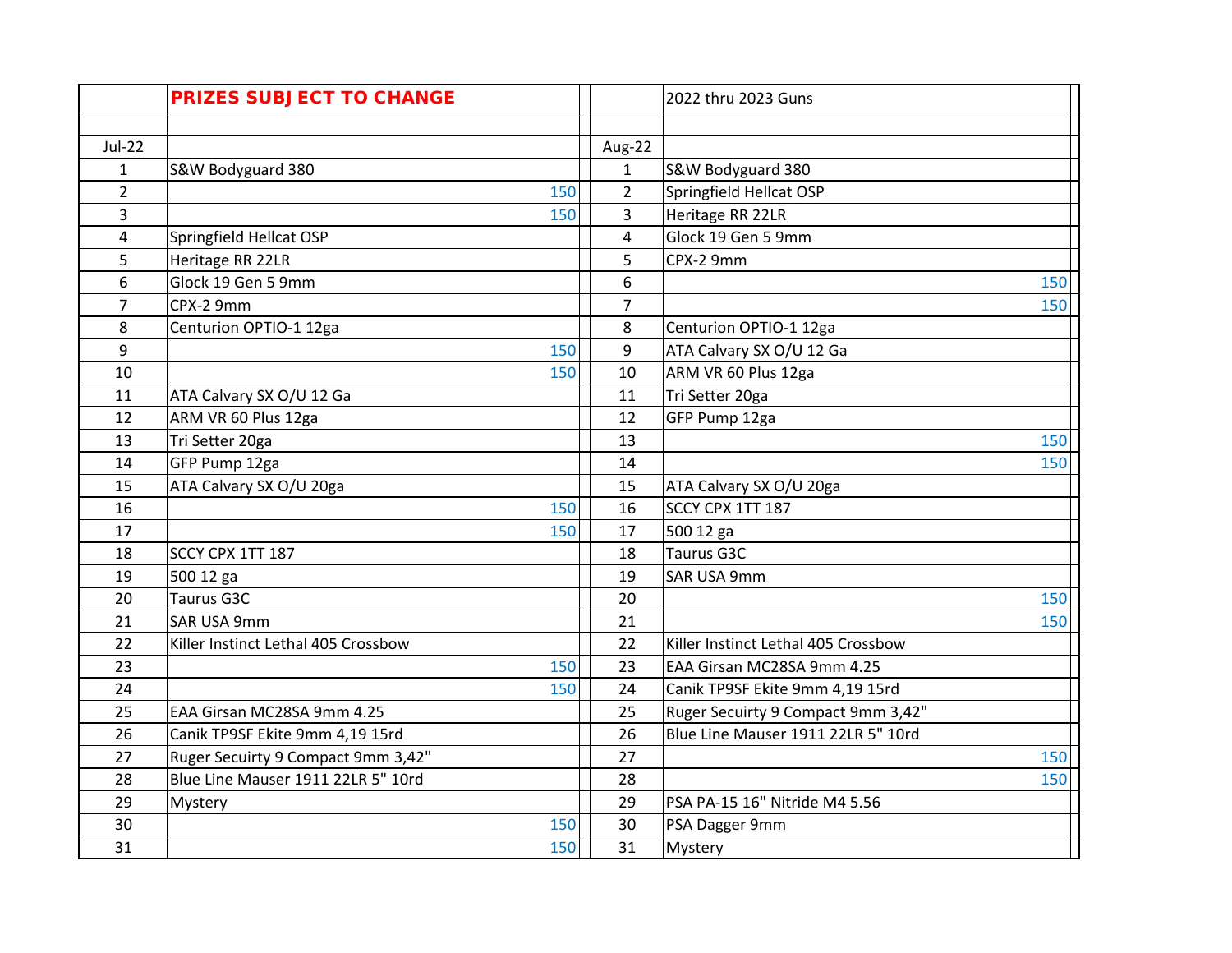| <b>Nov-22</b>  |                                     | <b>Dec-22</b>  |                                     |
|----------------|-------------------------------------|----------------|-------------------------------------|
| $\mathbf{1}$   | S&W Bodyguard 380                   | $\mathbf{1}$   | S&W Bodyguard 380                   |
| $\overline{2}$ | Springfield Hellcat OSP             | $\overline{2}$ | Springfield Hellcat OSP             |
| 3              | Heritage RR 22LR                    | 3              | 150                                 |
| 4              | Glock 19 Gen 5 9mm                  | 4              | 150                                 |
| 5              | 150                                 | 5              | Heritage RR 22LR                    |
| 6              | 150                                 | 6              | Glock 19 Gen 5 9mm                  |
| $\overline{7}$ | CPX-2 9mm                           | $\overline{7}$ | CPX-2 9mm                           |
| 8              | Centurion OPTIO-1 12ga              | 8              | Centurion OPTIO-1 12ga              |
| 9              | ATA Calvary SX O/U 12 Ga            | 9              | ATA Calvary SX O/U 12 Ga            |
| 10             | ARM VR 60 Plus 12ga                 | 10             | 150                                 |
| 11             | Tri Setter 20ga                     | 11             | 150                                 |
| 12             | 150                                 | 12             | ARM VR 60 Plus 12ga                 |
| 13             | 150                                 | 13             | Tri Setter 20ga                     |
| 14             | GFP Pump 12ga                       | 14             | GFP Pump 12ga                       |
| 15             | ATA Calvary SX O/U 20ga             | 15             | ATA Calvary SX O/U 20ga             |
| 16             | SCCY CPX 1TT 187                    | 16             | SCCY CPX 1TT 187                    |
| 17             | 500 12 ga                           | 17             | 150                                 |
| 18             | Taurus G3C                          | 18             | 150                                 |
| 19             | 150                                 | 19             | 500 12 ga                           |
| 20             | 150                                 | 20             | Taurus G3C                          |
| 21             | SAR USA 9mm                         | 21             | SAR USA 9mm                         |
| 22             | Killer Instinct Lethal 405 Crossbow | 22             | Killer Instinct Lethal 405 Crossbow |
| 23             | EAA Girsan MC28SA 9mm 4.25          | 23             | EAA Girsan MC28SA 9mm 4.25          |
| 24             | Canik TP9SF Ekite 9mm 4,19 15rd     | 24             | 150                                 |
| 25             | Blue Line Mauser 1911 22LR 5" 10rd  | 25             | 150                                 |
| 26             | 150                                 | 26             | Canik TP9SF Ekite 9mm 4,19 15rd     |
| 27             | 150                                 | 27             | Ruger Secuirty 9 Compact 9mm 3,42"  |
| 28             | Ruger Secuirty 9 Compact 9mm 3,42"  | 28             | Blue Line Mauser 1911 22LR 5" 10rd  |
| 29             | PSA PA-15 16" Nitride M4 5.56       | 29             | PSA PA-15 16" Nitride M4 5.56       |
| 30             | Mystery                             | 30             | Mystery                             |
|                |                                     | 31             | 150                                 |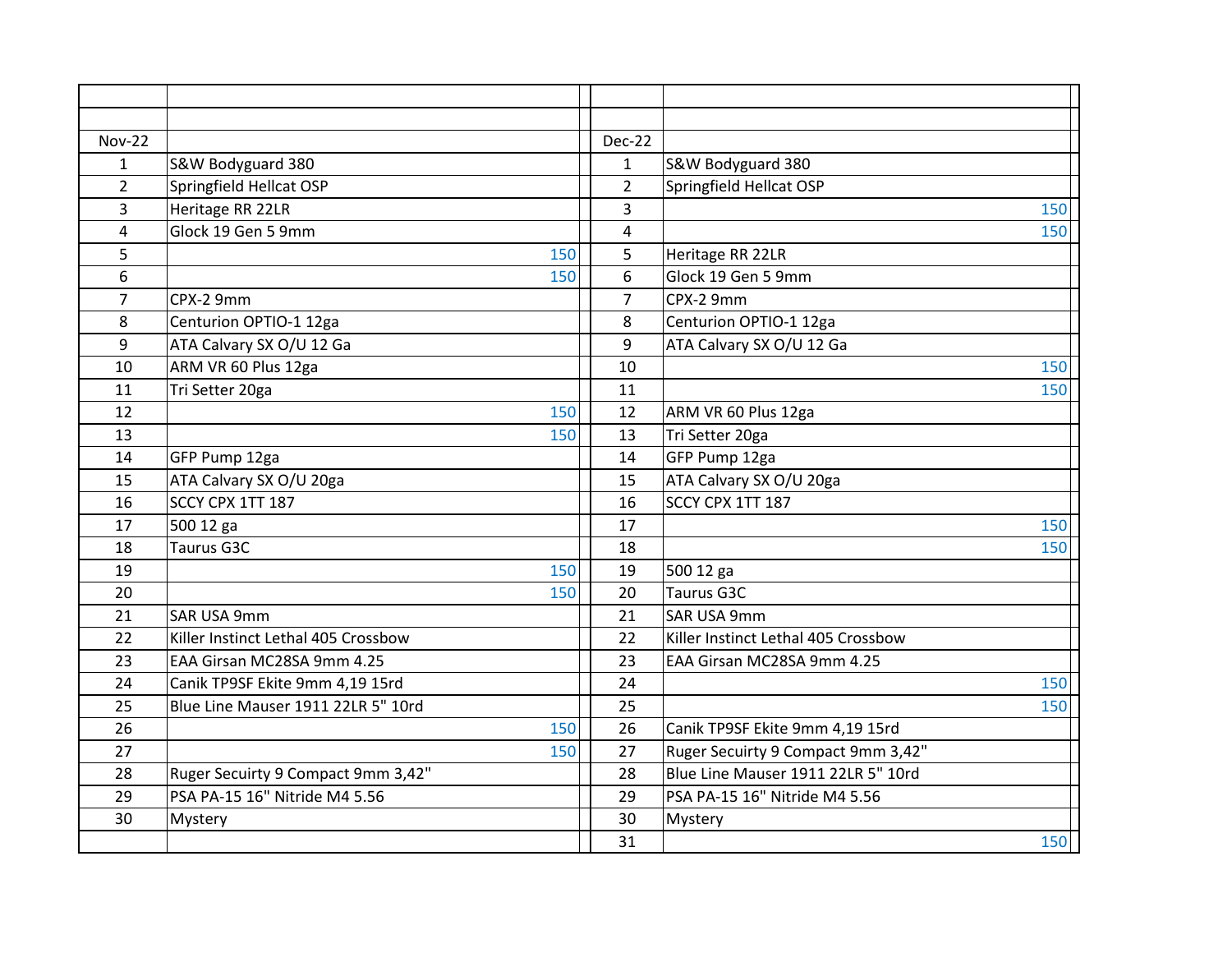| Mar-23         |                                     | Apr-23         |                                     |
|----------------|-------------------------------------|----------------|-------------------------------------|
| $\mathbf{1}$   | S&W Bodyguard 380                   | $\mathbf{1}$   | 150                                 |
| $\overline{2}$ | Springfield Hellcat OSP             | $\overline{2}$ | 150                                 |
| 3              | Heritage RR 22LR                    | 3              | S&W Bodyguard 380                   |
| 4              | 150                                 | $\overline{4}$ | Springfield Hellcat OSP             |
| 5              | 150                                 | 5              | Heritage RR 22LR                    |
| 6              | Glock 19 Gen 5 9mm                  | 6              | Glock 19 Gen 5 9mm                  |
| 7              | CPX-2 9mm                           | $\overline{7}$ | CPX-2 9mm                           |
| 8              | Centurion OPTIO-1 12ga              | 8              | 150                                 |
| 9              | ATA Calvary SX O/U 12 Ga            | 9              | 150                                 |
| 10             | ARM VR 60 Plus 12ga                 | 10             | Centurion OPTIO-1 12ga              |
| 11             | 150                                 | 11             | ATA Calvary SX O/U 12 Ga            |
| 12             | 150                                 | 12             | ARM VR 60 Plus 12ga                 |
| 13             | Tri Setter 20ga                     | 13             | Tri Setter 20ga                     |
| 14             | GFP Pump 12ga                       | 14             | GFP Pump 12ga                       |
| 15             | SCCY CPX 1TT 187                    | 15             | 150                                 |
| 16             | 500 12 ga                           | 16             | 150                                 |
| 17             | Taurus G3C                          | 17             | SCCY CPX 1TT 187                    |
| 18             | 150                                 | 18             | 500 12 ga                           |
| 19             | 150                                 | 19             | <b>Taurus G3C</b>                   |
| 20             | SAR USA 9mm                         | 20             | SAR USA 9mm                         |
| 21             | Killer Instinct Lethal 405 Crossbow | 21             | Killer Instinct Lethal 405 Crossbow |
| 22             | EAA Girsan MC28SA 9mm 4.25          | 22             | 150                                 |
| 23             | Canik TP9SF Ekite 9mm 4,19 15rd     | 23             | 150                                 |
| 24             | Ruger Secuirty 9 Compact 9mm 3,42"  | 24             | EAA Girsan MC28SA 9mm 4.25          |
| 25             | 150                                 | 25             | Canik TP9SF Ekite 9mm 4,19 15rd     |
| 26             | 150                                 | 26             | Ruger Secuirty 9 Compact 9mm 3,42"  |
| 27             | Blue Line Mauser 1911 22LR 5" 10rd  | 27             | Blue Line Mauser 1911 22LR 5" 10rd  |
| 28             | PSA PA-15 16" Nitride M4 5.56       | 28             | Mystery                             |
| 29             | PSA Dagger 9mm                      | 29             | 150                                 |
| 30             | Heritage RR 22LR                    | 30             | 150                                 |
| 31             | Mystery                             |                |                                     |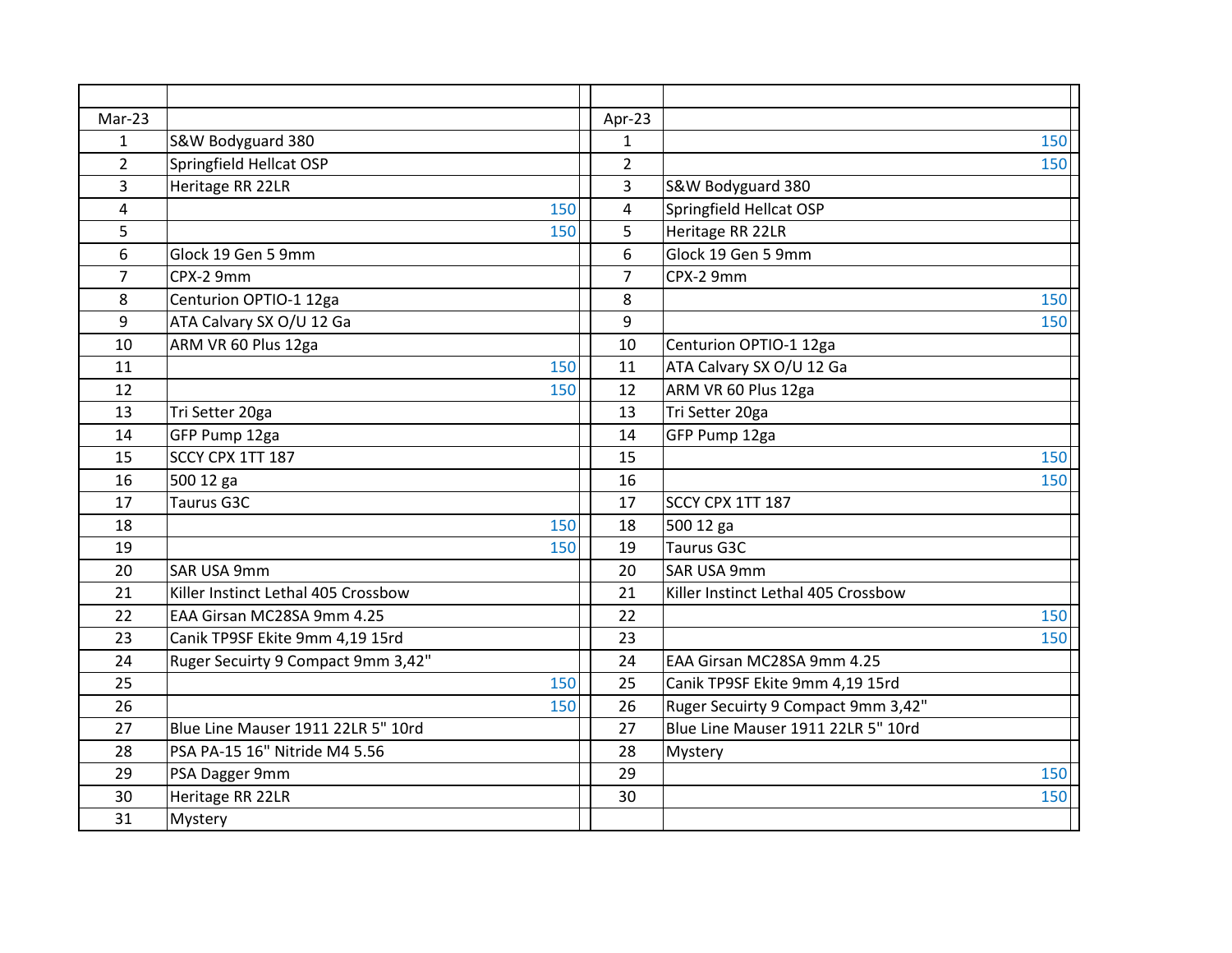|                | <b>DEPENDING ON AVAILABILITY</b>    |                |                                     |
|----------------|-------------------------------------|----------------|-------------------------------------|
|                |                                     |                |                                     |
| $Sep-22$       |                                     | $Oct-22$       |                                     |
| $\mathbf{1}$   | S&W Bodyguard 380                   | $\mathbf{1}$   | 150                                 |
| $\overline{2}$ | Springfield Hellcat OSP             | $\overline{2}$ | 150                                 |
| 3              | 150                                 | 3              | S&W Bodyguard 380                   |
| 4              | 150                                 | $\overline{4}$ | Springfield Hellcat OSP             |
| 5              | Heritage RR 22LR                    | 5              | Heritage RR 22LR                    |
| 6              | Glock 19 Gen 5 9mm                  | 6              | Glock 19 Gen 5 9mm                  |
| $\overline{7}$ | CPX-2 9mm                           | $\overline{7}$ | CPX-2 9mm                           |
| 8              | Centurion OPTIO-1 12ga              | 8              | 150                                 |
| 9              | ATA Calvary SX O/U 12 Ga            | 9              | 150                                 |
| 10             | 150                                 | 10             | Centurion OPTIO-1 12ga              |
| 11             | 150                                 | 11             | ATA Calvary SX O/U 12 Ga            |
| 12             | ARM VR 60 Plus 12ga                 | 12             | ARM VR 60 Plus 12ga                 |
| 13             | Tri Setter 20ga                     | 13             | Tri Setter 20ga                     |
| 14             | GFP Pump 12ga                       | 14             | GFP Pump 12ga                       |
| 15             | ATA Calvary SX O/U 20ga             | 15             | 150                                 |
| 16             | SCCY CPX 1TT 187                    | 16             | 150                                 |
| 17             | 150                                 | 17             | ATA Calvary SX O/U 20ga             |
| 18             | 150                                 | 18             | SCCY CPX 1TT 187                    |
| 19             | 500 12 ga                           | 19             | 500 12 ga                           |
| 20             | Taurus G3C                          | 20             | <b>Taurus G3C</b>                   |
| 21             | SAR USA 9mm                         | 21             | SAR USA 9mm                         |
| 22             | Killer Instinct Lethal 405 Crossbow | 22             | 150                                 |
| 23             | EAA Girsan MC28SA 9mm 4.25          | 23             | 150                                 |
| 24             | 150                                 | 24             | Killer Instinct Lethal 405 Crossbow |
| 25             | 150                                 | 25             | EAA Girsan MC28SA 9mm 4.25          |
| 26             | Canik TP9SF Ekite 9mm 4,19 15rd     | 26             | Canik TP9SF Ekite 9mm 4,19 15rd     |
| 27             | Ruger Secuirty 9 Compact 9mm 3,42"  | 27             | Ruger Secuirty 9 Compact 9mm 3,42"  |
| 28             | Blue Line Mauser 1911 22LR 5" 10rd  | 28             | Blue Line Mauser 1911 22LR 5" 10rd  |
| 29             | PSA PA-15 16" Nitride M4 5.56       | 29             | 150                                 |
| 30             | Mystery                             | 30             | 150                                 |
|                |                                     | 31             | Mystery                             |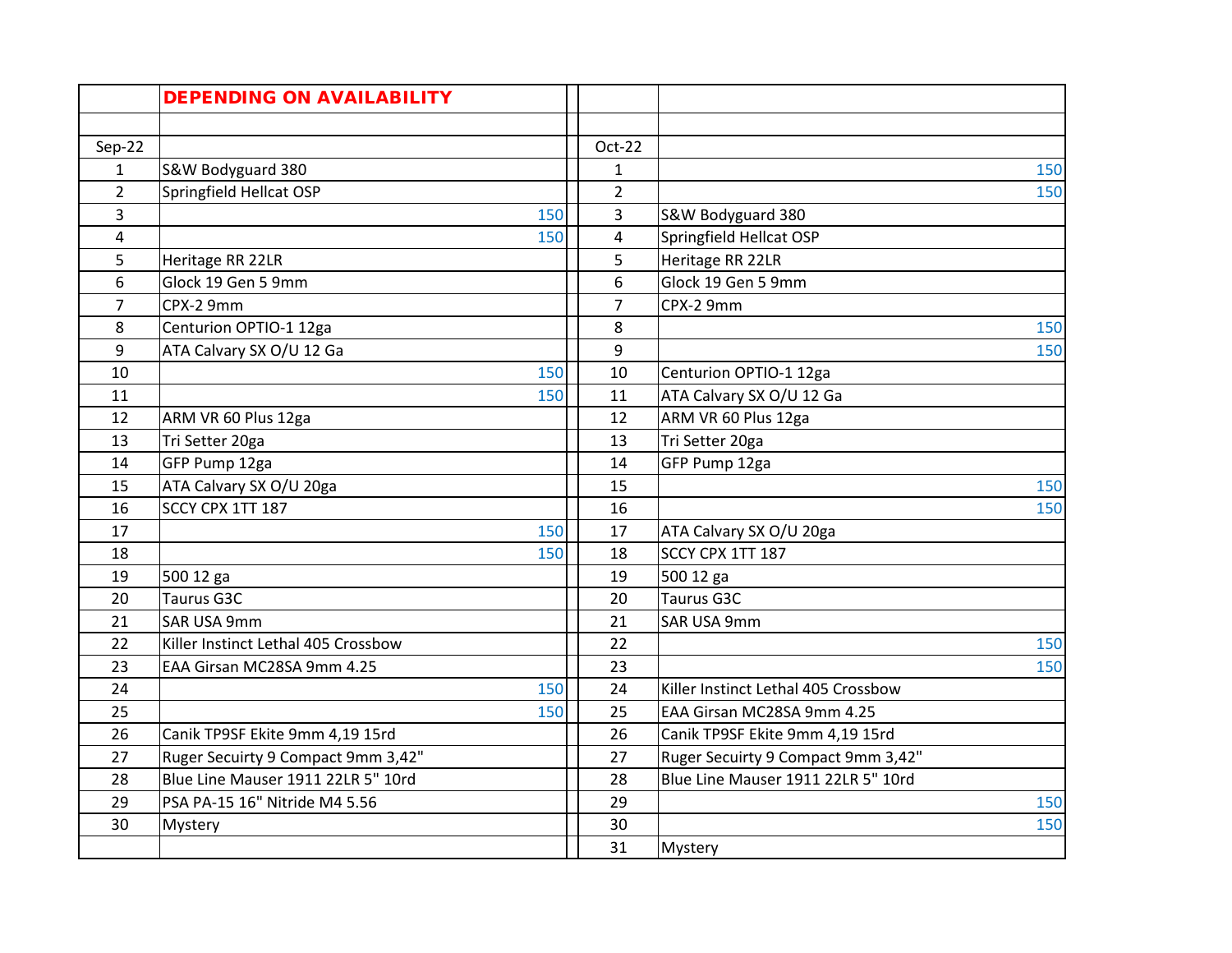| $Jan-23$       |                                     | Feb-23         |                                     |
|----------------|-------------------------------------|----------------|-------------------------------------|
| $\mathbf{1}$   | S&W Bodyguard 380                   | $\mathbf{1}$   | S&W Bodyguard 380                   |
| $\overline{2}$ | Springfield Hellcat OSP             | $\overline{2}$ | Springfield Hellcat OSP             |
| 3              | Heritage RR 22LR                    | 3              | Heritage RR 22LR                    |
| 4              | Glock 19 Gen 5 9mm                  | 4              | 150                                 |
| 5              | CPX-2 9mm                           | 5              | 150                                 |
| 6              | Centurion OPTIO-1 12ga              | 6              | Glock 19 Gen 5 9mm                  |
| $\overline{7}$ | 150                                 | $\overline{7}$ | CPX-2 9mm                           |
| 8              | 150                                 | 8              | Centurion OPTIO-1 12ga              |
| 9              | ATA Calvary SX O/U 12 Ga            | 9              | ATA Calvary SX O/U 12 Ga            |
| 10             | ARM VR 60 Plus 12ga                 | 10             | ARM VR 60 Plus 12ga                 |
| 11             | Tri Setter 20ga                     | 11             | 150                                 |
| 12             | GFP Pump 12ga                       | 12             | 150                                 |
| 13             | SCCY CPX 1TT 187                    | 13             | Tri Setter 20ga                     |
| 14             | 150                                 | 14             | GFP Pump 12ga                       |
| 15             | 150                                 | 15             | SCCY CPX 1TT 187                    |
| 16             | 500 12 ga                           | 16             | 500 12 ga                           |
| 17             | Taurus G3C                          | 17             | Taurus G3C                          |
| 18             | SAR USA 9mm                         | 18             | 150                                 |
| 19             | Killer Instinct Lethal 405 Crossbow | 19             | 150                                 |
| 20             | EAA Girsan MC28SA 9mm 4.25          | 20             | SAR USA 9mm                         |
| 21             | 150                                 | 21             | Killer Instinct Lethal 405 Crossbow |
| 22             | 150                                 | 22             | EAA Girsan MC28SA 9mm 4.25          |
| 23             | Canik TP9SF Ekite 9mm 4,19 15rd     | 23             | Canik TP9SF Ekite 9mm 4,19 15rd     |
| 24             | Ruger Secuirty 9 Compact 9mm 3,42"  | 24             | Ruger Secuirty 9 Compact 9mm 3,42"  |
| 25             | Blue Line Mauser 1911 22LR 5" 10rd  | 25             | 150                                 |
| 26             | PSA PA-15 16" Nitride M4 5.56       | 26             | 150                                 |
| 27             | PSA Dagger 9mm                      | 27             | Blue Line Mauser 1911 22LR 5" 10rd  |
| 28             | 150                                 | 28             | Mystery                             |
| 29             | 150                                 |                |                                     |
| 30             | STV M301 Sngl 410 3 26 Black        |                |                                     |
| 31             | Mystery                             |                |                                     |